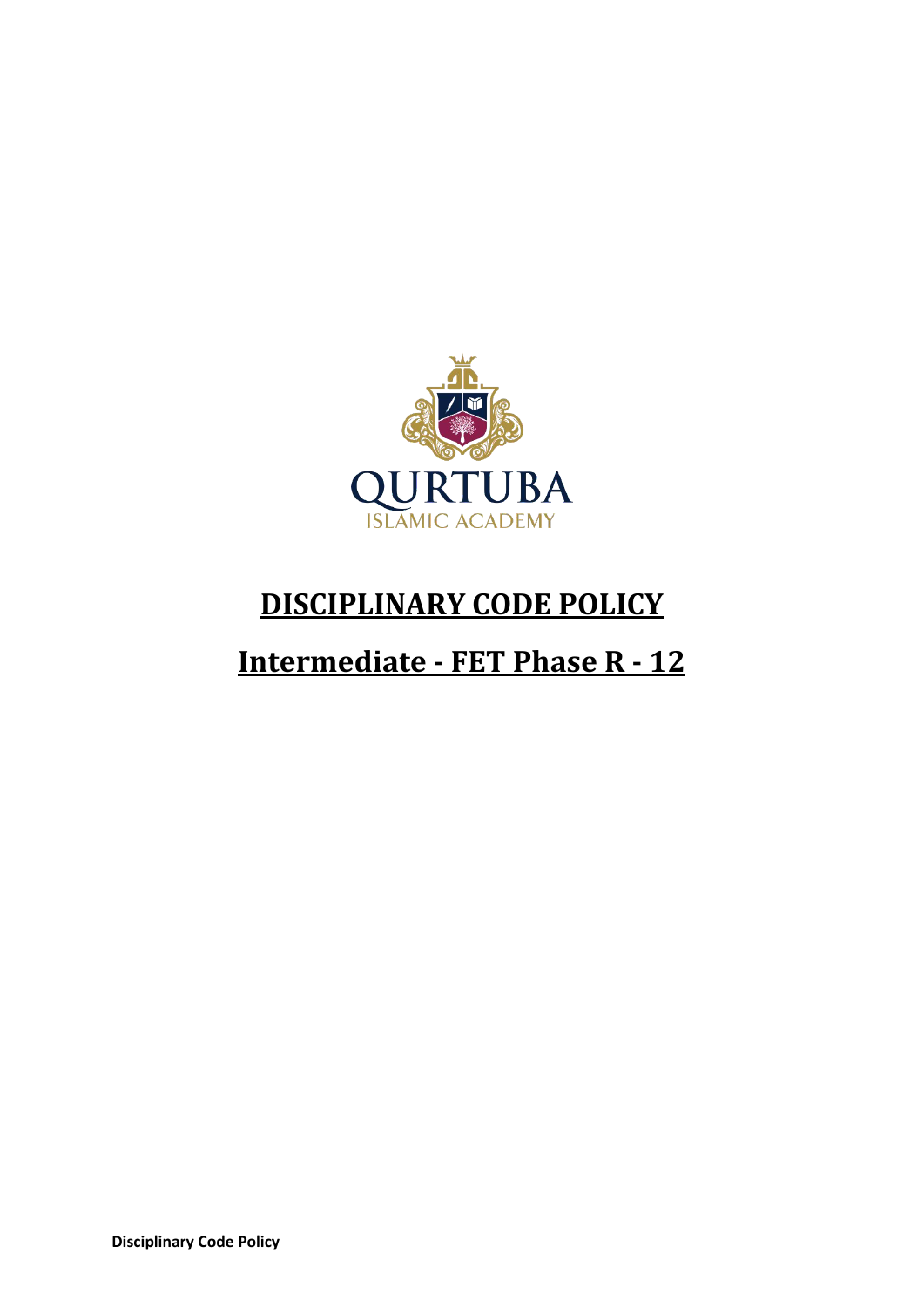## Table of Contents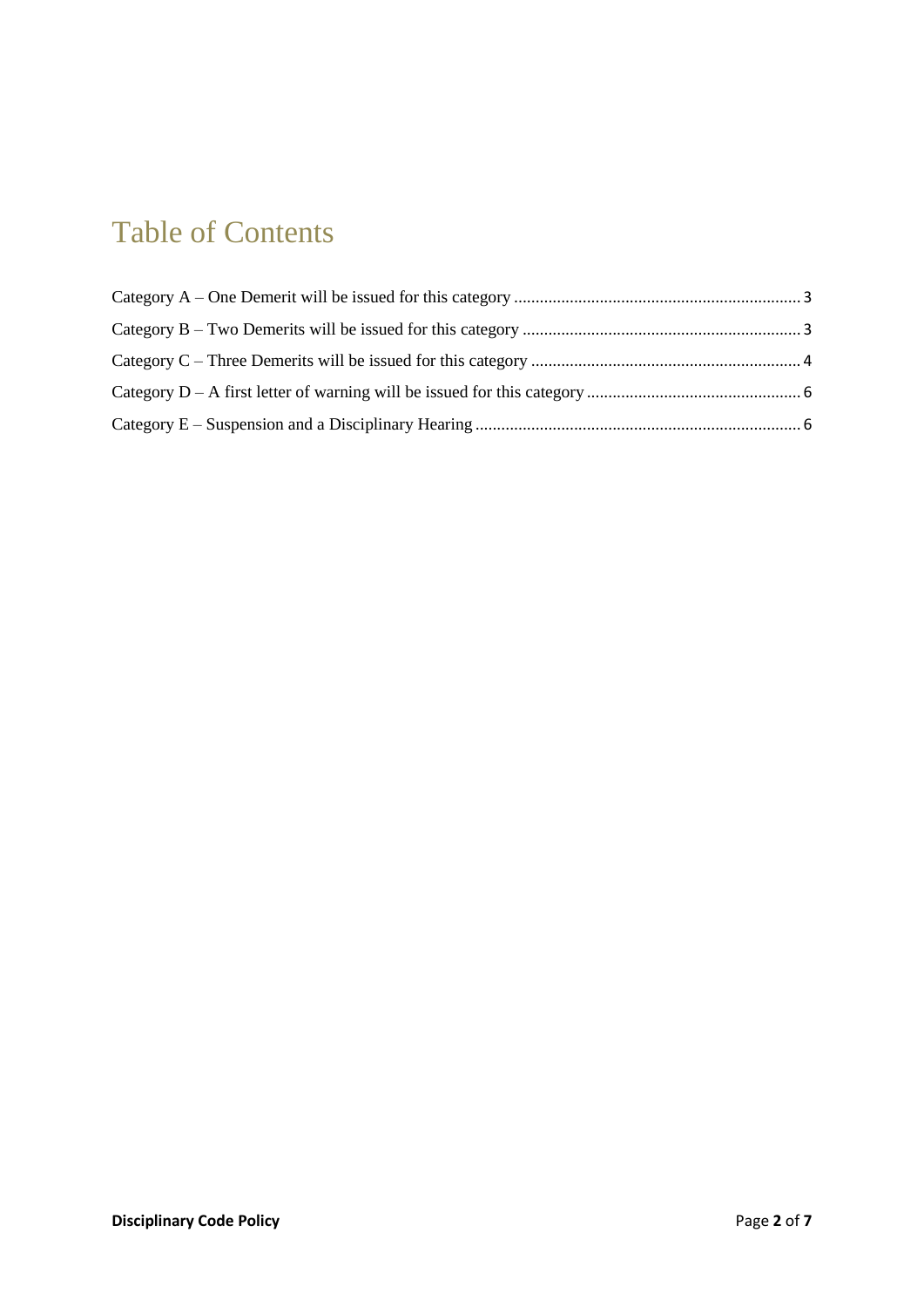#### <span id="page-2-0"></span>**Category A – One Demerit will be issued for this category**

- $\triangleright$  Infringement of uniform regulations, e.g.
	- School dress code not followed/untidiness/ unkempt appearance
	- Not wearing uniform Topi and Burka
	- Not wearing the correct school shoes
	- Wearing nail polish, long nails, make up, coloured contact lenses
	- Wearing another colour sock besides black or white;
	- Boys pants not folded according to requirement
	- Wearing jerseys or pullovers inappropriately around the waist and/or dirty and/or torn
- $\triangleright$  Sitting inappropriately in class or while supporting sport or cultural activities
- $\triangleright$  Walking in areas during breaks that are out of bounds;
- Entering an out of bounds area, classroom or passage without permission
- $\triangleright$  Incomplete detention slip
- $\triangleright$  Failure to submit an absentee note or reply slip by the stipulated deadlines
- $\triangleright$  Failure to return a library book by due date
- $\triangleright$  Chewing gum
- $\triangleright$  Persistent misbehaviour during lessons
- $\triangleright$  Spitting in public;
- Boys' hair to be cut according to School Boys' Haircut Policy.

### <span id="page-2-1"></span>**Category B – Two Demerits will be issued for this category or deregistration for consistent violations**

- $\triangleright$  Late for lessons without an authorised excuse note.
- $\triangleright$  Late for school or extra mural commitment without an authorised excuse note.
- $\triangleright$  Failure to hand in assignments by due date
- $\triangleright$  Eating or drinking in corridors or classrooms
- $\blacktriangleright$  Littering
- $\triangleright$  Loitering in the passages, at the tuckshop, the toilets at the beginning of the school day and at the end of break
- $\triangleright$  Not bringing the required clothing for physical education lessons and extra murals.
- $\triangleright$  Misconduct during detention
- Disruptive behaviour or lack of co-operation in following instructions; Personal conduct in classroom/ on the playground, un-co-operative behaviour/insolence/temper tantrum, foul language, defacing desks / walls / books, littering, and cell phone possession (cell phone will be confiscated and a fine to be paid for release);
- $\triangleright$  Books/work materials left at home
- > Homework not done on time/copied
- $\triangleright$  Talking or misconduct in an assembly
- $\triangleright$  Bringing to school any item/s and/or gadgets that may be used to cause harm or injury to learners and teachers, e.g. loom bands, etc.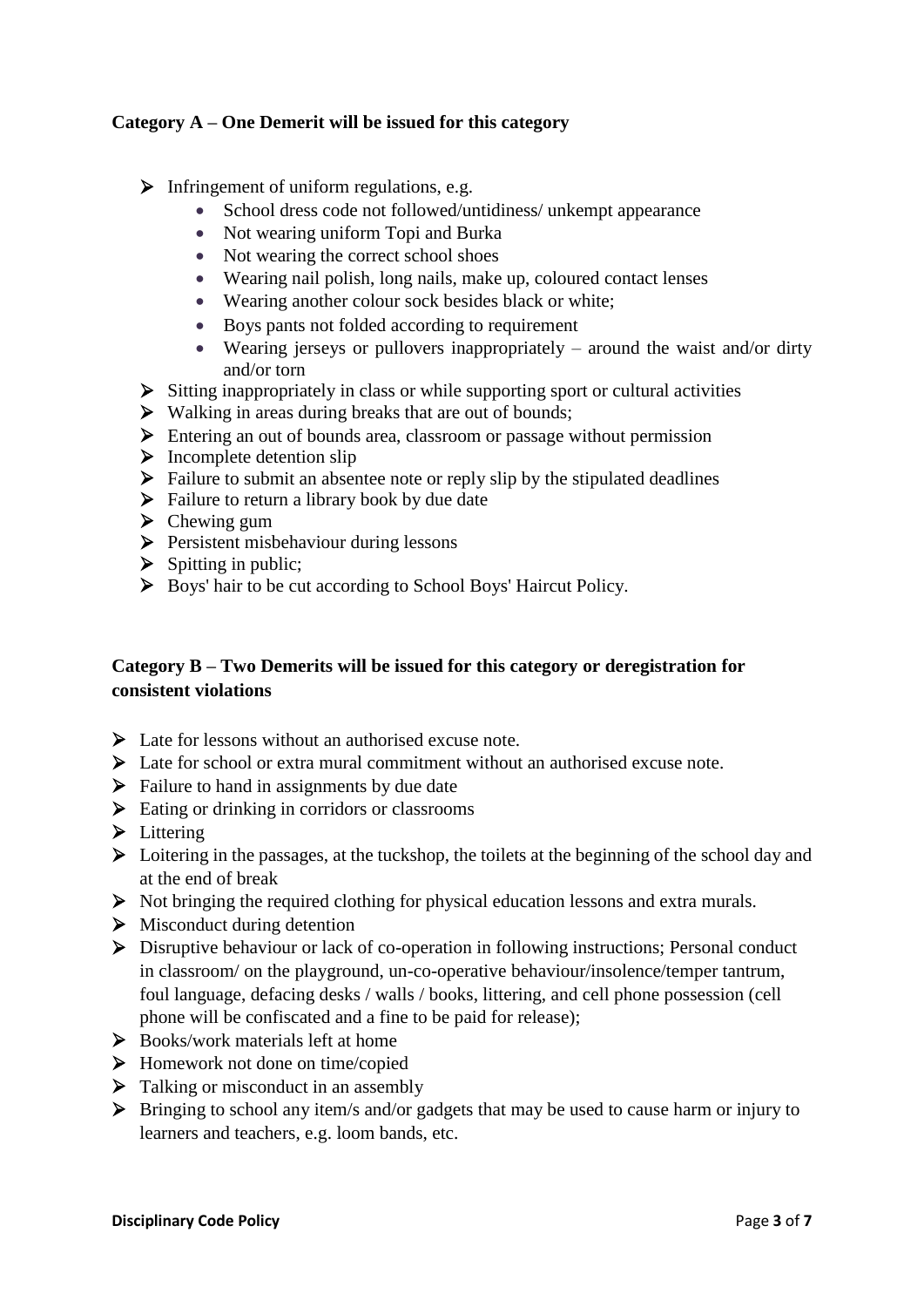## <span id="page-3-0"></span>**Category C – Three Demerits will be issued for this category or deregistration for consistent violations**

- $\triangleright$  Misconduct or poor sportsmanship during an extra-mural activity and breaks.
- $\triangleright$  Dishonesty, including but not limited to stealing, telling lies, cheating in an exam;
- $\triangleright$  Disrespect or insolence towards teachers, support staff and peers
- $\triangleright$  Outstanding detention or community service from previous term
- $\triangleright$  Misconduct and/or unruly behaviour in a public arena whilst wearing the school uniform, hence bringing the School into disrepute;
- $\triangleright$  Failure to wear the correct full uniform when in public place, including the wearing of unauthorised items
- $\triangleright$  Failure to attend community service
- Excessively noisy or unruly behaviour e.g. before school, during school, during changeovers, during breaks, after school, excursions and events.
- $\triangleright$  Inappropriate displays of affection between learners during school hours and/or out of school hours in a public arena whilst wearing the school uniform, hence bringing the School into disrepute;
- $\triangleright$  Intermingling of male and female learners;
- $\triangleright$  Defiance/disregarding an instruction from a figure of authority;
- Disregarding test/examination procedures
- $\triangleright$  Disruptive behaviour frustrating teaching and learning in the classroom
- $\triangleright$  Repeated dress code infringements (including hair and personal grooming)
- $\triangleright$  Truancy, bunking classes
- $\triangleright$  Truancy, bunking a day or part of a day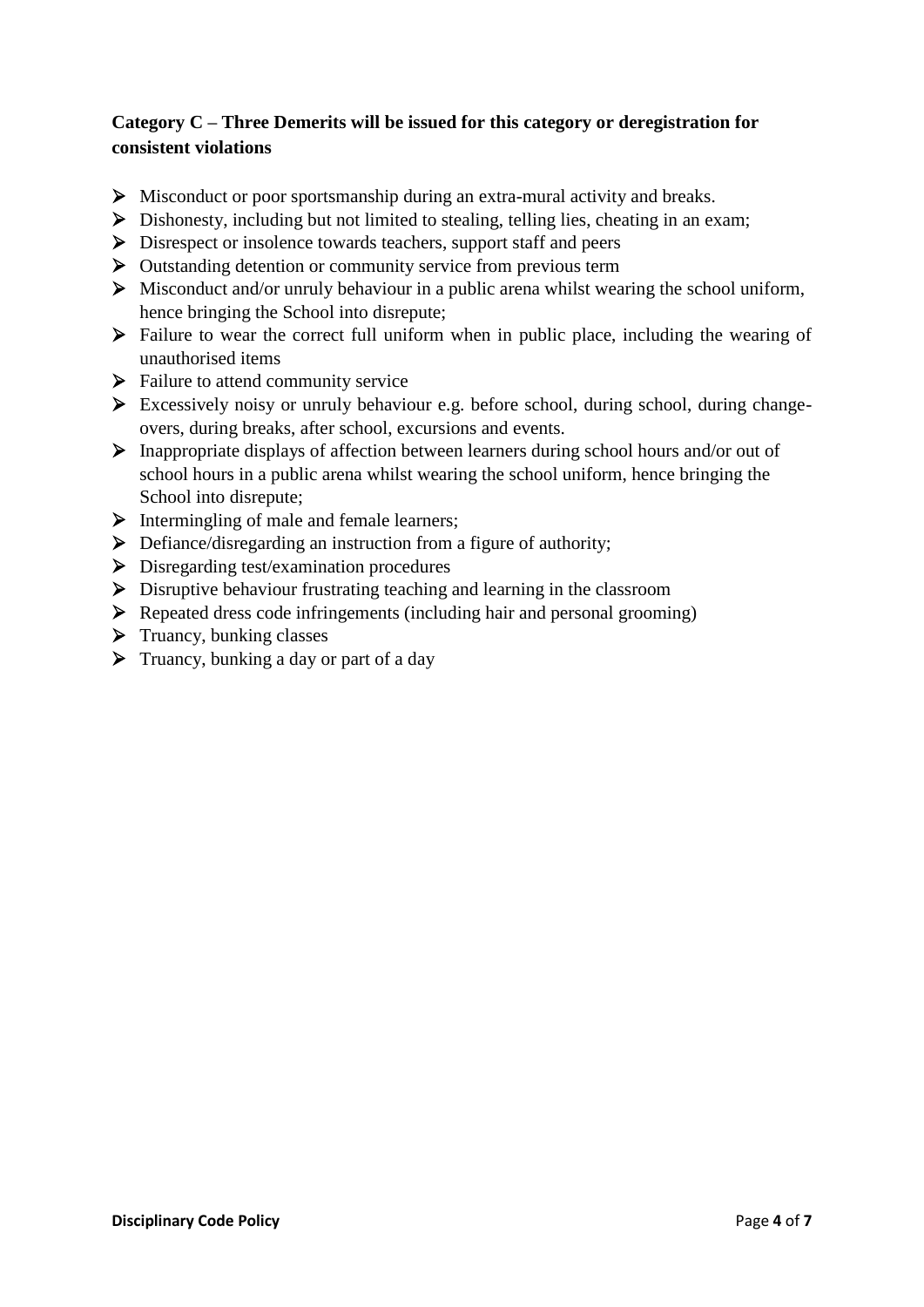

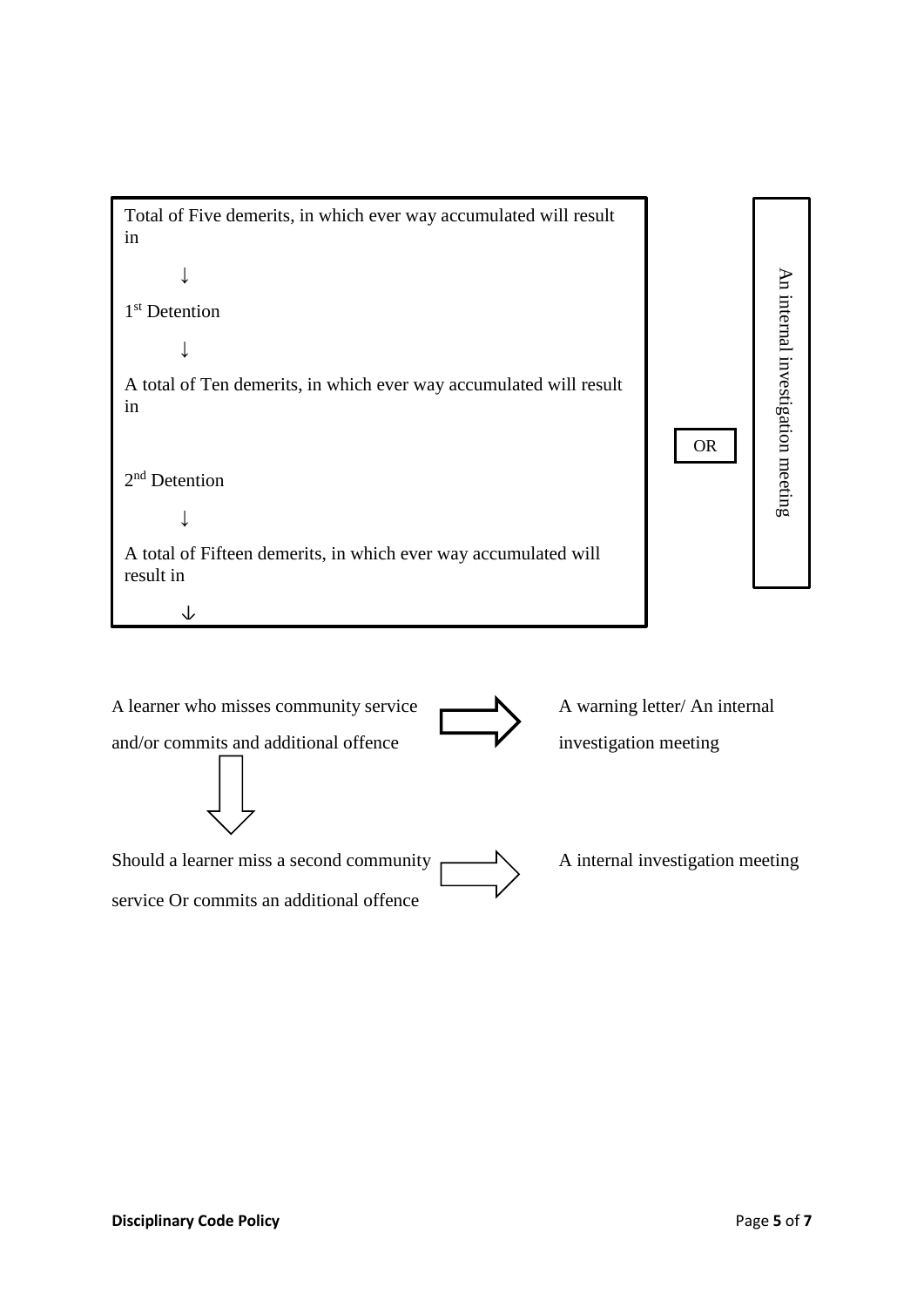## <span id="page-5-0"></span>**Category D – A first letter of warning will be issued for this category or deregistration for consistent violations**

- $\triangleright$  Fighting in class and/or on the playground, after school or at any school event and/or excursion;
- $\blacktriangleright$  Lighting fire crackers;
- $\triangleright$  Forgery e.g. parent/guardian signature
- $\triangleright$  Graffiti and defacing and/or damaging of school property, including but not limited to, classrooms, school bus, bathrooms, fields, play areas, gym and/or any school equipment;
- $\triangleright$  Gambling on or off school property in uniform
- $\triangleright$  Smoking/vaping possession of a cigarette/vape or related items, holding a cigarette/vape- caught in the act on or off school property in school uniform
- $\triangleright$  Verbal abuse of a fellow learner
- $\triangleright$  Failure to read Salaah
- $\triangleright$  Showing defiance and open violation to School's rules.

Repetition of the above offence will result in a Final Warning letter and a Disciplinary Hearing.

## <span id="page-5-1"></span>**Category E – Suspension/Expulsion and a Disciplinary Hearing or deregistration for consistent violations**

- $\triangleright$  Vandalism Malicious damage to school/ teacher's property
- $\triangleright$  Assault on a fellow learner / or any other person associated to the school, causing bodily harm
- Drugs consuming and distributing on school premises and on school outings
- Disruptive behaviour on school property or on school trips, tours etc. (frustrating school's educational and extra-curricular programme)
- $\triangleright$  Gangs promoting formation of / associating with gangs at school
- $\triangleright$  Pornography distribution at school
- $\triangleright$  Public indecency
- $\triangleright$  Racist conduct that defames a learner/ staff
- $\triangleright$  Sexual abuse of teacher/learner:
- $\triangleright$  Verbal abuse of staff members
- Possession and/or distribution and/or drinking of alcohol at school and/or during school outings and/or during school hours;
- $\triangleright$  Assault on a teacher
- $\triangleright$  Bribery attempted bribery of any person in respect of test/ examination material
- $\triangleright$  Possession of dangerous objects or weapons e.g. knives, firearms on the school premises and on school outings
- $\triangleright$  Theft / robbery of any school property, i.e. exam papers, sports equipment, of a person and/or entity and entering areas which are prohibited by the school;

#### **Disciplinary Code Policy** Page **6** of **7**